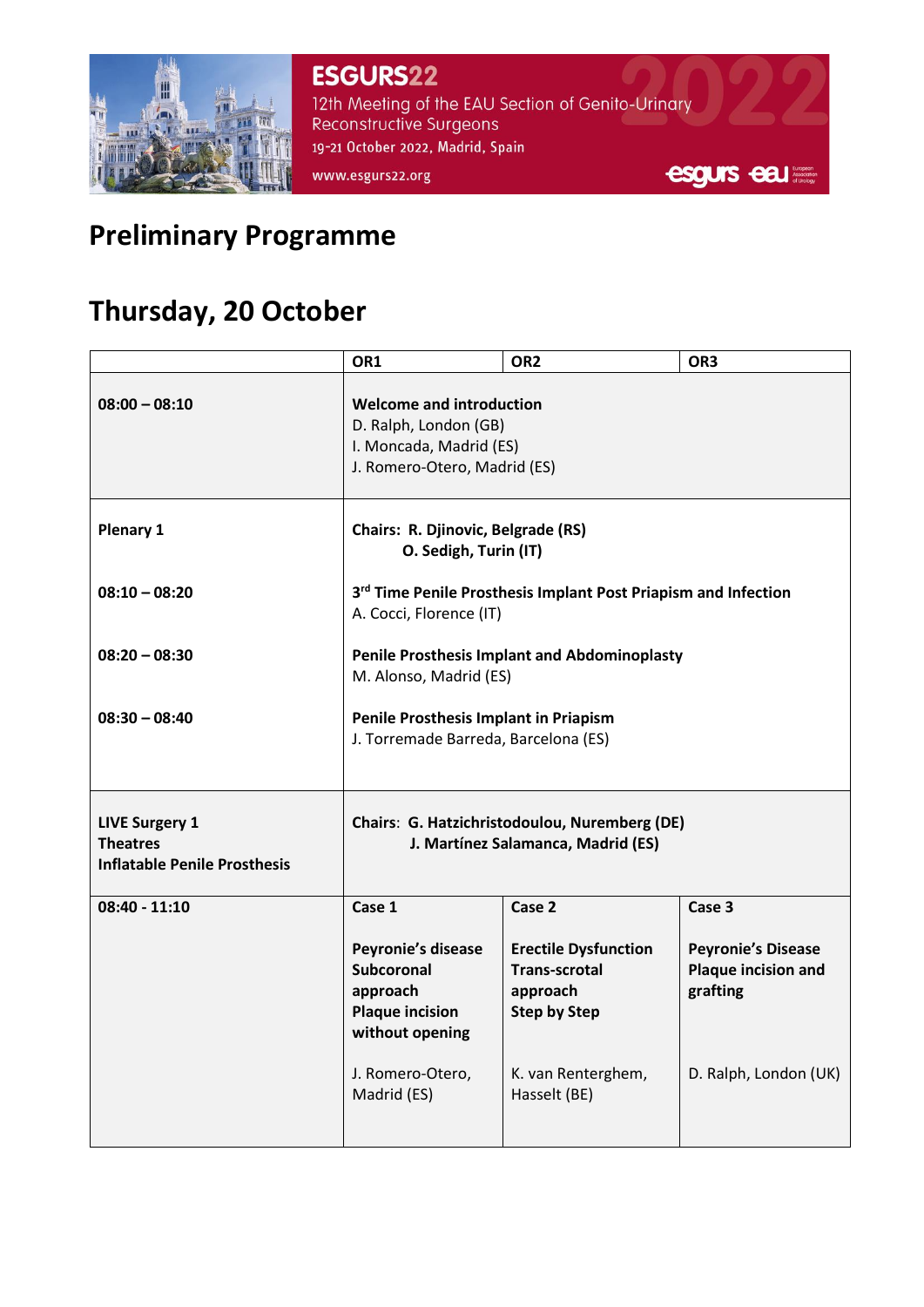

#### **ESGURS22**

www.esgurs22.org

12th Meeting of the EAU Section of Genito-Urinary<br>Reconstructive Surgeons 19-21 October 2022, Madrid, Spain

| <b>Plenary 2</b><br>$11:10 - 11:20$<br>$11:20 - 11:30$<br>$11:30 - 11:40$                    | Chairs: C. Bettocchi, Bari (IT)<br>I. Moncada, Madrid (ES)<br>Penile Prosthesis - Which Approach is the Best?<br>B. Garcia Gomez, Madrid (ES)<br>Reservoir Placement - Which Approach is the Best?<br>N. Tomada, Amares (PT)<br>Pre and Post-Operative Care of the Patient Having Surgery for<br><b>Peyronie's Disease</b><br>E. Akkus, Istanbul (TR) |                                                                            |                                                           |
|----------------------------------------------------------------------------------------------|-------------------------------------------------------------------------------------------------------------------------------------------------------------------------------------------------------------------------------------------------------------------------------------------------------------------------------------------------------|----------------------------------------------------------------------------|-----------------------------------------------------------|
| <b>LIVE Surgery 2</b><br><b>Theatres</b><br><b>Malleable Prosthesis and Penile</b><br>Cancer | Chairs: D. Ralph, London (UK)<br>R. Djinovic, Belgrade (RS)                                                                                                                                                                                                                                                                                           |                                                                            |                                                           |
| $11:40 - 13:10$                                                                              | Case 4<br><b>Malleable implant</b><br>step by step                                                                                                                                                                                                                                                                                                    | Case 5<br>Peyronies disease +<br>dorsal incision +                         | Case 6<br>Partial penectomy +<br>reconstruction           |
|                                                                                              | D. Osmonov, Kiel<br>(DE)                                                                                                                                                                                                                                                                                                                              | <b>Malleable implant</b><br>J. Martinez Salamanca,<br>Madrid (ES)          | A. Muneer, London<br>(GB)                                 |
| $13:10 - 14:10$<br>Industry                                                                  | <b>TBD</b>                                                                                                                                                                                                                                                                                                                                            |                                                                            |                                                           |
| <b>LIVE Surgery 3</b><br><b>Theatres</b><br><b>Peronies Disease</b>                          | Chairs: O. Sedigh, Turin (IT)<br>J. Torremade Barreda, Barcelona (ES)                                                                                                                                                                                                                                                                                 |                                                                            |                                                           |
| $14:10 - 15:40$                                                                              | Case 7<br>Plicature: step by<br>step<br>C. Bettocchi, Bari                                                                                                                                                                                                                                                                                            | Case 8<br>Fibrin sealant patch<br>G. Hatzichristodoulou,<br>Nuremberg (DE) | Case 9<br>Oral mucosa graft<br>I. Moncada, Madrid<br>(ES) |
|                                                                                              | (IT)                                                                                                                                                                                                                                                                                                                                                  |                                                                            |                                                           |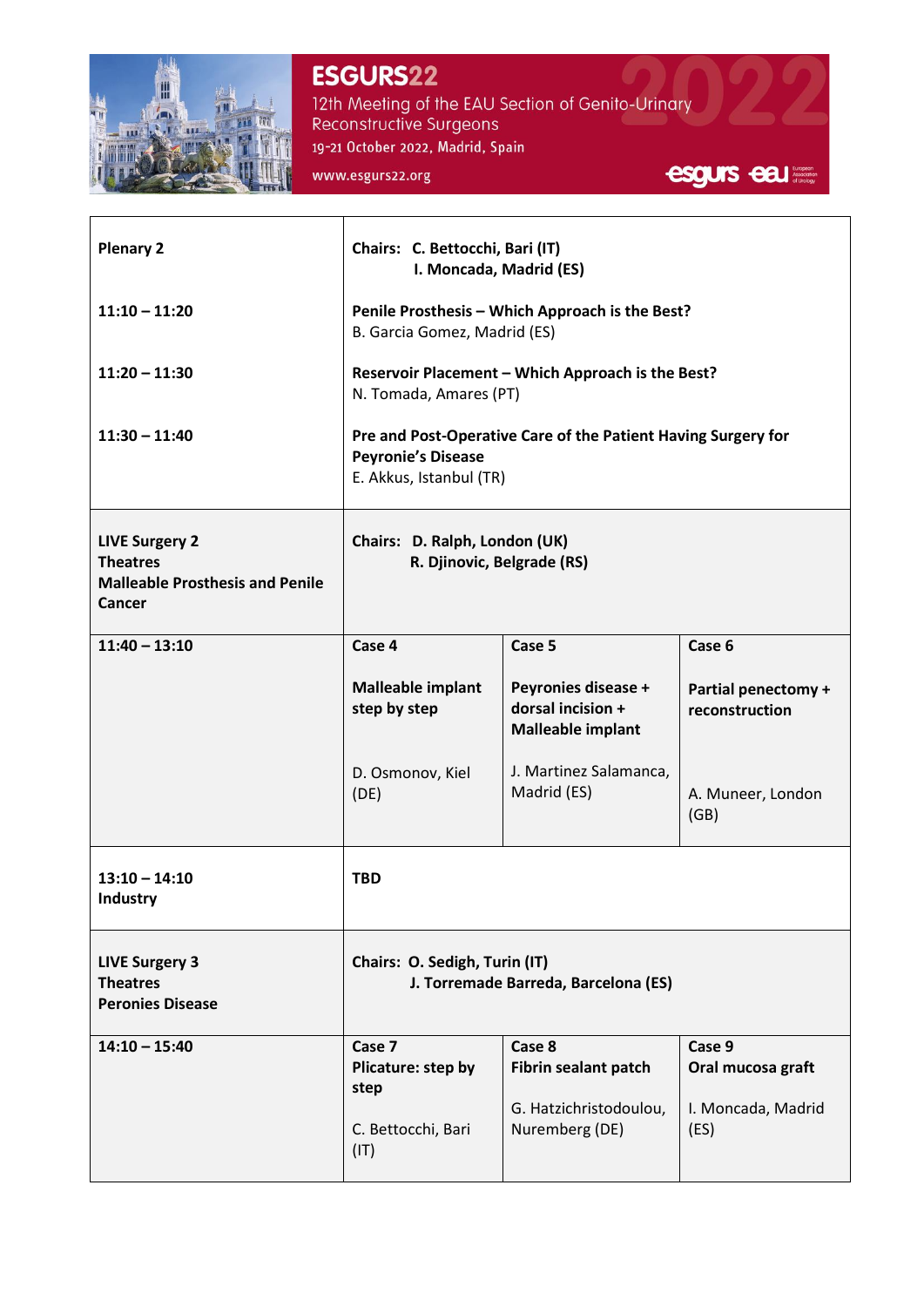

### **ESGURS22**

12th Meeting of the EAU Section of Genito-Urinary<br>Reconstructive Surgeons 19-21 October 2022, Madrid, Spain

www.esgurs22.org



| <b>Plenary 3</b>                                                     | Chairs: D. Osmonov, Kiel (DE)<br>K. Van Renterghem, Hasselt (BE)                            |                        |                              |
|----------------------------------------------------------------------|---------------------------------------------------------------------------------------------|------------------------|------------------------------|
| $15:40 - 15:50$                                                      | <b>Feasibility of Surgery after Collagenase Injections</b><br>P. Verze, Naples (IT)         |                        |                              |
| $15:50 - 16:00$                                                      | Post-Operative Rehabilitation after Peyronie's Disease Surgery<br>C. Zaccaro, Florence (IT) |                        |                              |
| $16:00 - 16:10$                                                      | Urinary Incontinence in Men: Which Device for Which Patient<br>J. Medina-Polo, Madrid (ES)  |                        |                              |
| <b>Live Surgery 4</b><br><b>Theatres</b><br><b>Male Incontinence</b> | Chairs: T. Greenwell, London (GB)<br>R. Dahlem, Hamburg (DE)                                |                        |                              |
| $16:10 - 17:40$                                                      | Case 10                                                                                     | Case 11                | Case 12                      |
|                                                                      | <b>Trans-corporeal</b><br><b>Artificial sphincter</b>                                       | <b>Advance Sling</b>   | <b>Virtue Sling</b>          |
|                                                                      | A. Fraile Poblador,<br>Agustin (ES)                                                         | J. Ockrim, London (GB) | R. Rees, Southampton<br>(GB) |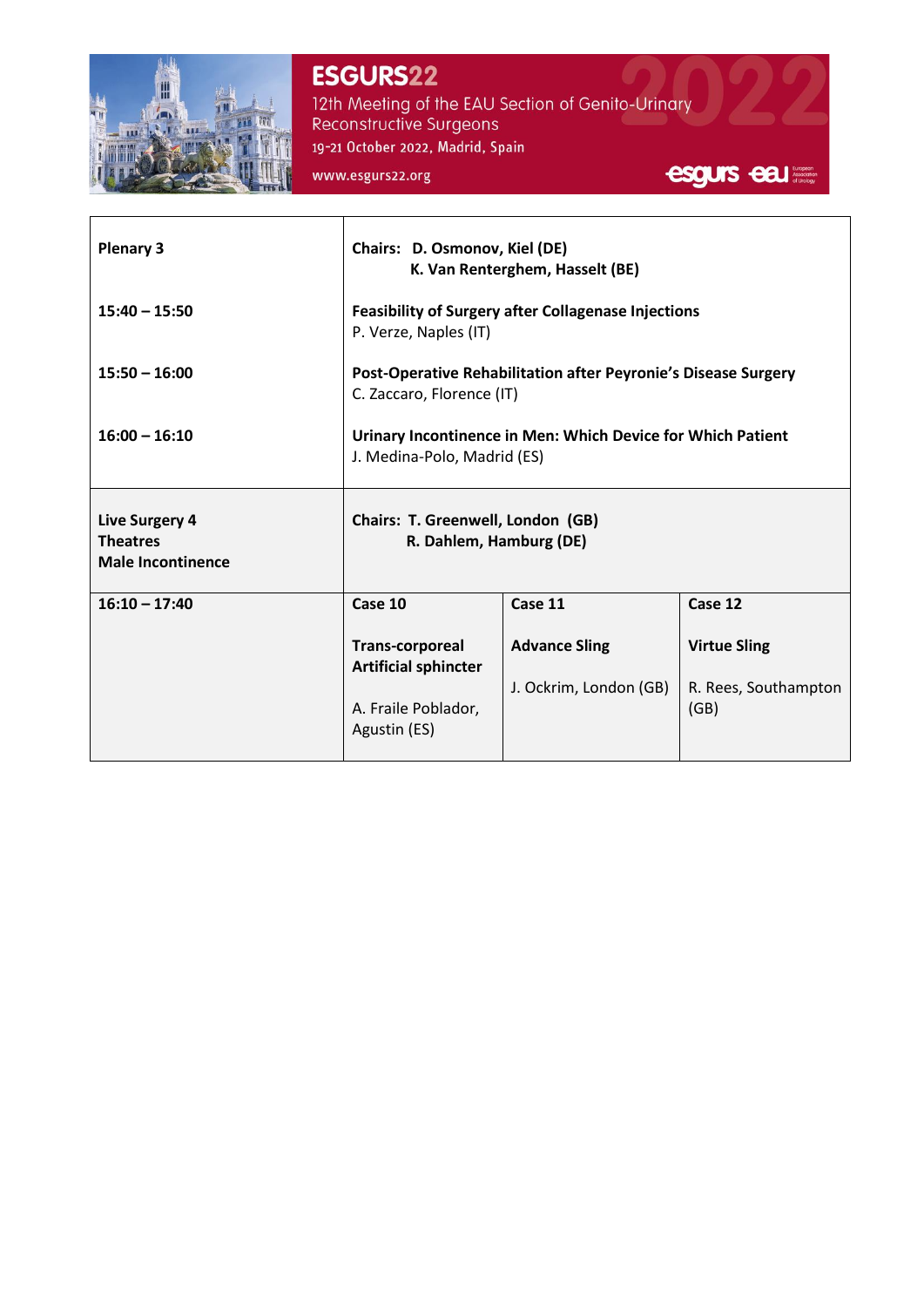

**ESGURS22** 12th Meeting of the EAU Section of Genito-Urinary Reconstructive Surgeons 19-21 October 2022, Madrid, Spain www.esgurs22.org



# **Friday 21 October**

|                                                                         | OR1                                                                                                                                                                                                         | OR <sub>2</sub>                     | OR3                                   |
|-------------------------------------------------------------------------|-------------------------------------------------------------------------------------------------------------------------------------------------------------------------------------------------------------|-------------------------------------|---------------------------------------|
| Plenary 4                                                               | Chairs: C. Trombetta, Trieste (IT)<br>R. Dahlem, Hamburg (DE)                                                                                                                                               |                                     |                                       |
| $08:00 - 08:10$                                                         | <b>Complete Redo Urethro-Vesical Anastomosis</b><br>A. Mundy, London (GB)                                                                                                                                   |                                     |                                       |
| $08:10 - 08:20$                                                         | <b>Recto-vesical Fistula Repaired with Gracilis Muscle Interposition</b><br>J. Romero Otero, Madrid (ES)                                                                                                    |                                     |                                       |
| $08:20 - 08:30$                                                         | Excision of Large Female Urethral Diverticulum and Martius Fat Pad<br>Interposition<br>T. Greenwell, London (GB)                                                                                            |                                     |                                       |
| <b>Live Surgery 5</b><br><b>Theatres</b><br><b>Bulbar Urethroplasty</b> | Chairs: R. Djinovic, Belgrade (RS)<br>T. Greenwell, London (GB)                                                                                                                                             |                                     |                                       |
| $08:30 - 10:00$                                                         | Case 13                                                                                                                                                                                                     | Case 14                             | Case 15                               |
|                                                                         | <b>Dorsal Graft</b>                                                                                                                                                                                         | <b>Ventral Graft</b>                | <b>Non transecting</b>                |
|                                                                         | E. Palminteri,<br>Arezzo (IT)                                                                                                                                                                               | L. Martinez-Piñeiro,<br>Madrid (ES) | F. Campos Juanatey, Santandar<br>(ES) |
| <b>Plenary 5</b>                                                        | Chairs: J. Ponce de Leon, Barcelona (ES)<br>E. Kocjancic, Chicago (US)                                                                                                                                      |                                     |                                       |
| $10:00 - 10:10$                                                         | Sexual Life After Buccal Mucosa Urethroplasty: Lights and Shadows<br>G. Bozzini, Busto Arsizio (IT)                                                                                                         |                                     |                                       |
| $10:10 - 10:20$                                                         | Prospective Analysis of Oral Morbidity and Its Predictive Factors After<br>Harvesting Oral Mucosal Grafts for Substitution and Augmentation<br><b>Urethroplasties</b><br>F. Campos Juanetey, Santandar (ES) |                                     |                                       |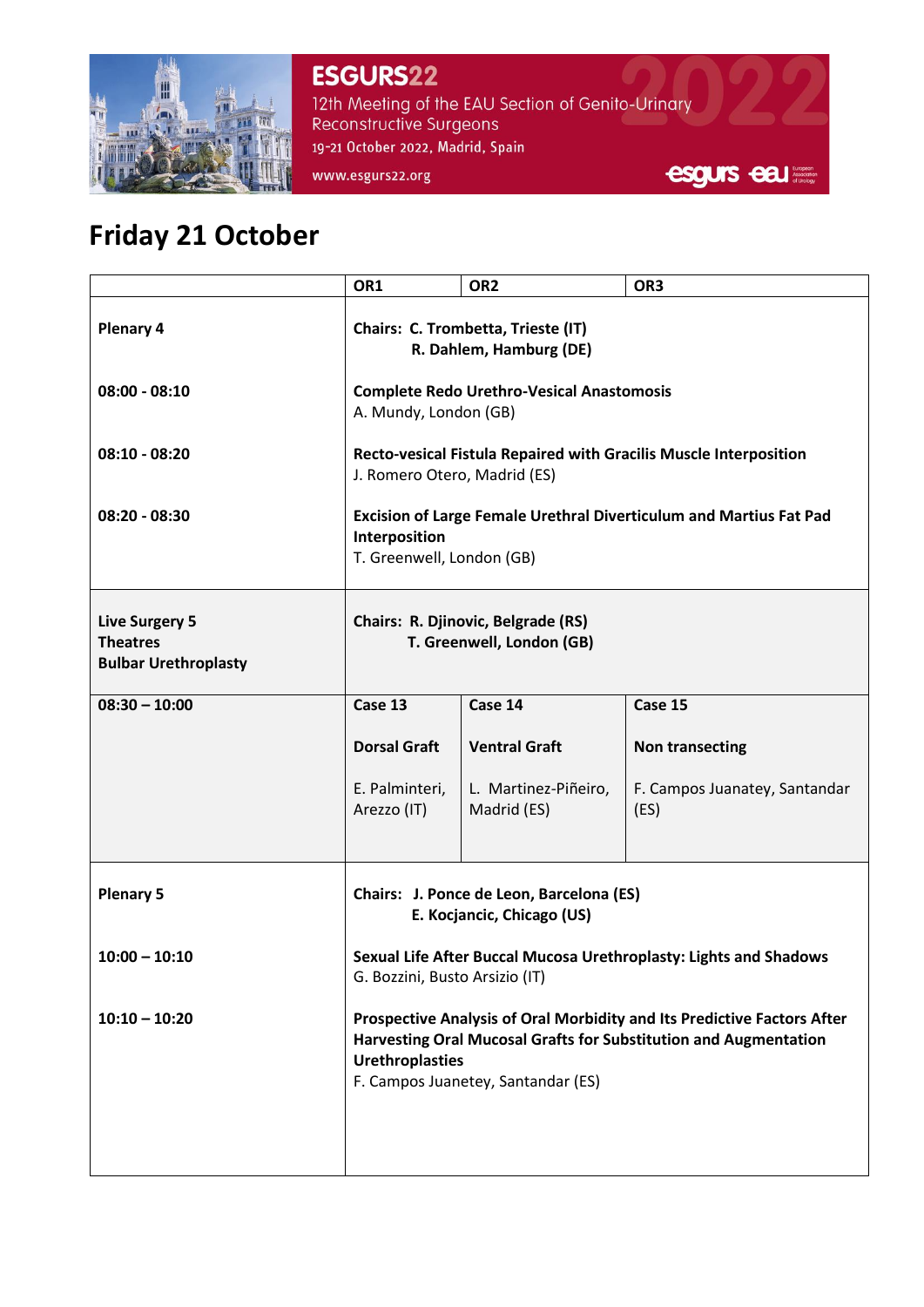

**ESGURS22** 12th Meeting of the EAU Section of Genito-Urinary<br>Reconstructive Surgeons 19-21 October 2022, Madrid, Spain www.esgurs22.org

esgurs eau

| $10:20 - 10:30$                                                                                              | DoVE Trial" A Randomized Controlled Trial Comparing Dorsal Onlay<br>Versus Ventral Onlay Free Graft Urethroplasty in Isolated Bulbar<br><b>Urethral Strictures</b><br>M. Waterloos, Ghent (BE) |                                                    |                                                       |
|--------------------------------------------------------------------------------------------------------------|------------------------------------------------------------------------------------------------------------------------------------------------------------------------------------------------|----------------------------------------------------|-------------------------------------------------------|
| <b>Live Surgery 6</b><br><b>Theatres</b><br>Penile Urethroplasty and Recto-<br><b>Vesical Fistula Repair</b> | Chairs: D. Hernandez, San Cristóbal de La Laguna (ES)<br>J. Romero-Otero, Madrid (ES)                                                                                                          |                                                    |                                                       |
| $10:30 - 12:00$                                                                                              | Case 16<br>Case 17<br>Case 18                                                                                                                                                                  |                                                    |                                                       |
|                                                                                                              | <b>Distal Penile</b><br>urethroplasty<br>P. Anderson,<br>Dudley (GB)                                                                                                                           | Penile urethroplasty<br>R. Dahlem, Hamburg<br>(DE) | <b>Recto-vesical fistula</b><br>A. Mundy, London (GB) |
| <b>Abstract session 1</b><br>Case reports and video<br>presentations                                         | Chairs: D. Ralph, London (GB)<br>I. Moncada, Madrid (ES)                                                                                                                                       |                                                    |                                                       |
| $12:00 - 12:05$                                                                                              | Case report 1                                                                                                                                                                                  |                                                    |                                                       |
| $12:05 - 12:10$                                                                                              | Case report 2                                                                                                                                                                                  |                                                    |                                                       |
| $12:10 - 12:15$                                                                                              | Case report 3                                                                                                                                                                                  |                                                    |                                                       |
| $12:15 - 12:22$                                                                                              | Video 1                                                                                                                                                                                        |                                                    |                                                       |
| $12:22 - 12:29$                                                                                              | Video 2                                                                                                                                                                                        |                                                    |                                                       |
| $12:29 - 12:36$                                                                                              | Video 3                                                                                                                                                                                        |                                                    |                                                       |
| $12:36 - 12:40$                                                                                              | <b>Discussion</b>                                                                                                                                                                              |                                                    |                                                       |
| $12:40 - 13:40$<br><b>Industry</b>                                                                           | <b>TBD</b>                                                                                                                                                                                     |                                                    |                                                       |